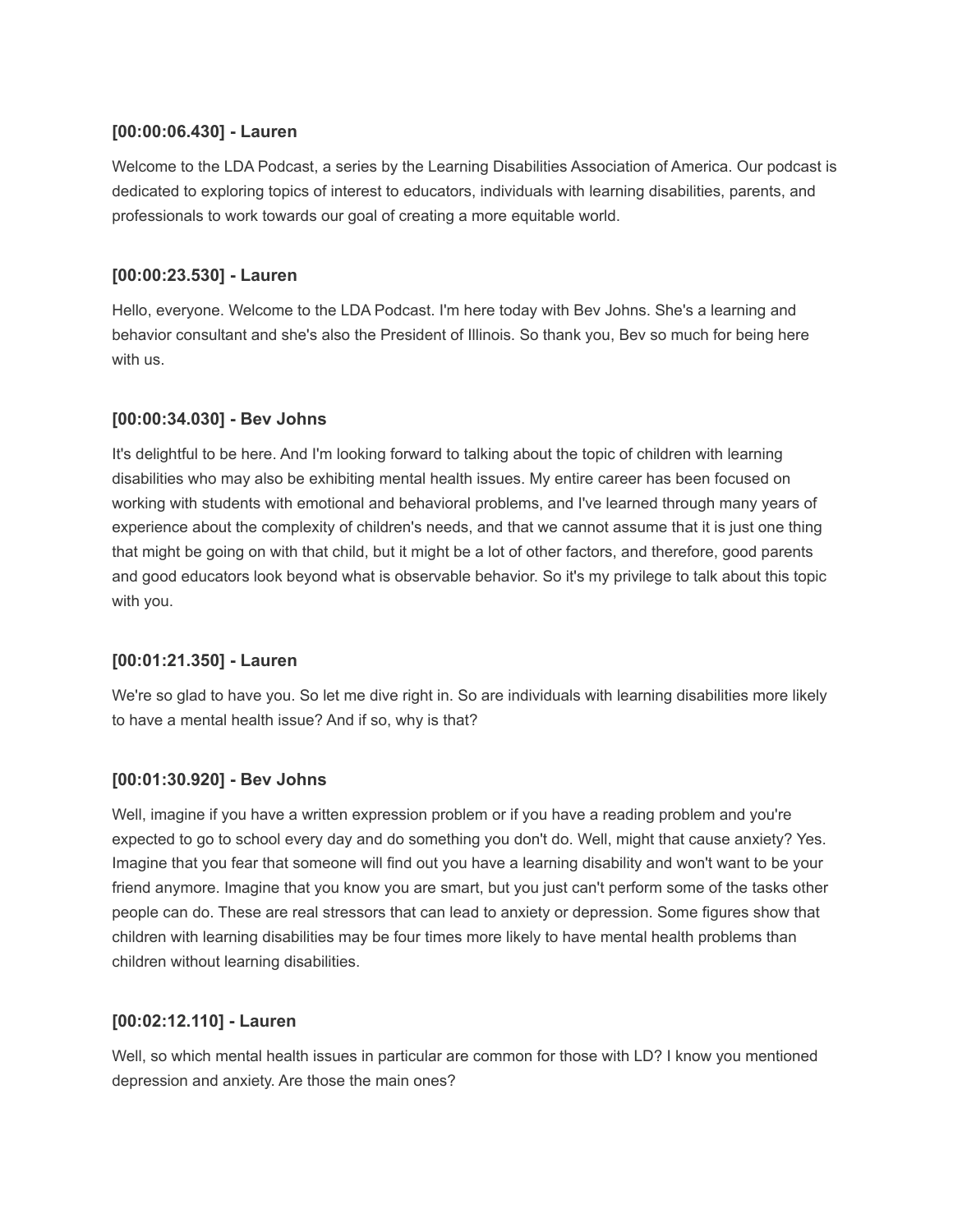### **[00:02:20.160] - Bev Johns**

Anxiety disorders are recognized certainly as the most prevalent mental health issues among children and adolescents, impacting about 25% of children between the ages of 13 to 18, and those were figures that were provided prior to the pandemic. Now it's estimated by some that the number may have doubled. There is a growing concern about the fact that one fourth of our children have experienced now traumatic stress, the stress of the pandemic and now the worry about war are of concern to us because of the impact on children. All of the stressors that children are facing tell us that parents and educators have to work together to provide mental health supports and training. An example recently given in Education Week showed that in the first eight months of the pandemic alone that the share of mental health emergencies, including suicide attempts, self harm and serious panic or depressive episodes jumped by about a quarter for children 5 to 11 and nearly a third for those 12 to 17. Children with attention deficits or depression had a higher risk of suicide, but the National Institute of Mental Health found that less than a third of the children who die of suicide had a previous diagnosis of mental illness.

# **[00:03:47.870] - Bev Johns**

Suicide now has become the leading cause of death for those students 10 to 14, and the 10th leading cause of death of those ages 5 to 9, according to the Centers for Disease Control. And according to them, 3.2% of children aged 3 to 17 years have diagnosed depression. A difficult temperament we know also as a young child can be a strong predictor of depression. And very bothersome to me is that it's been reported that emergency room visits related to mental health have increased by 5 to 11 year old children.

### **[00:04:32.030] - Lauren**

Wow. So these are some young ages, younger than a lot of people might originally think. How young can somebody be diagnosed with a mental health issue?

### **[00:04:42.060] - Bev Johns**

For many years, it was believed that mental illness wasn't seen until students reach their preteen and teen years. Now we're seeing, as we talked about earlier, young children, perhaps at 5 years of age, who are showing signs of anxiety. And now there are concerns about children. Speaking of suicide at the age of 5, some studies have shown that a difficult temperament, even as a baby, could be a strong predictor of depression. I think that if a parent is seeing signs of emotional distress in their child at an early age, they need to speak with their pediatrician about what they're seeing. They should also be talking with school personnel to see whether the school is seeing some similar behaviors of concern. And there are now discussions occurring about including in early childhood screenings, questions about self harm and suicide.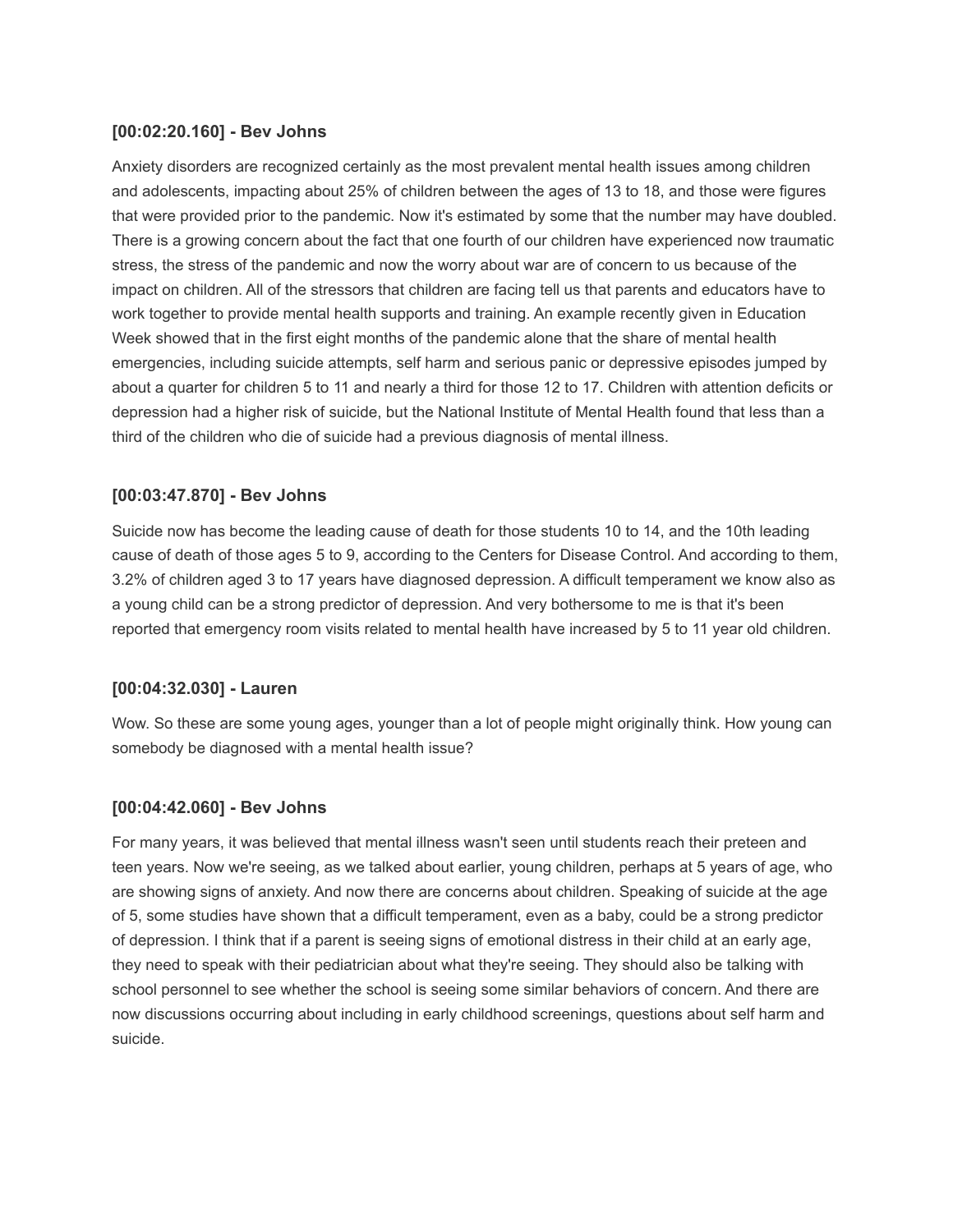### **[00:05:35.150] - Lauren**

So what are some of these signs that both parents and teachers can be on the lookout for that might signal a mental health issue?

#### **[00:05:41.870] - Bev Johns**

Sure. Changes in behavior causes concern. The child may withdraw from activities that they used to love to do. They may have trouble sleeping. There can be health complaints, stomachaches, headaches, their eating habits might have changed. They may have lost their appetite as an example, and they might be exhibiting nervous habits such as nail biting or shaking. 'How long of a period have those behaviors been going on?' Is an important question for us to ask. If they've been going on for six months, it is a major concern, and we need to collaborate with others and seek help.

### **[00:06:20.690] - Lauren**

So when teachers notice a mental health issue or they have a student who's diagnosed with a mental health issue, what sorts of accommodations can be made in the classroom? Are there behavioral strategies that can help increase student success?

#### **[00:06:33.350] - Bev Johns**

Well, the first one to me is the golden rule is never take good behavior for granted, reinforce it, and what I mean by that is we need to build children up, learn as much as possible about their strengths and their interests and capitalize on them. Children should come to school and be successful, and we can do that by looking for what they do well and assisting them in what they need extra assistance in, so often saying, how can I help you with this? We need to build positive relationships with them and engage in active listening. We also need to look closely at the task we're giving to children to determine whether the task itself might be causing anxiety. Too many worksheets with too many directions, and crowding on a page is just one example of something that children face in the classroom that can be problematic, and it's important to focus on the child's feelings rather than your own and to curtail your emotions. It's also critical to recognize the students when they overcome a problem situation, so they've learned to deal with the situation. We need to recognize that and let them know. We also have to watch preferential seating because we often assume that a student with anxiety should sit in the front of the room and that might not be appropriate because the child is worried about what's going on behind him.

#### **[00:08:04.850] - Bev Johns**

Break assignments down into small segments. Certainly build in choices, but not too many choices because too many choices brings on more anxiety. For children with anxiety, we need to be careful of the use of timers because those may be upsetting to them. They're so busy worrying about 'when is the timer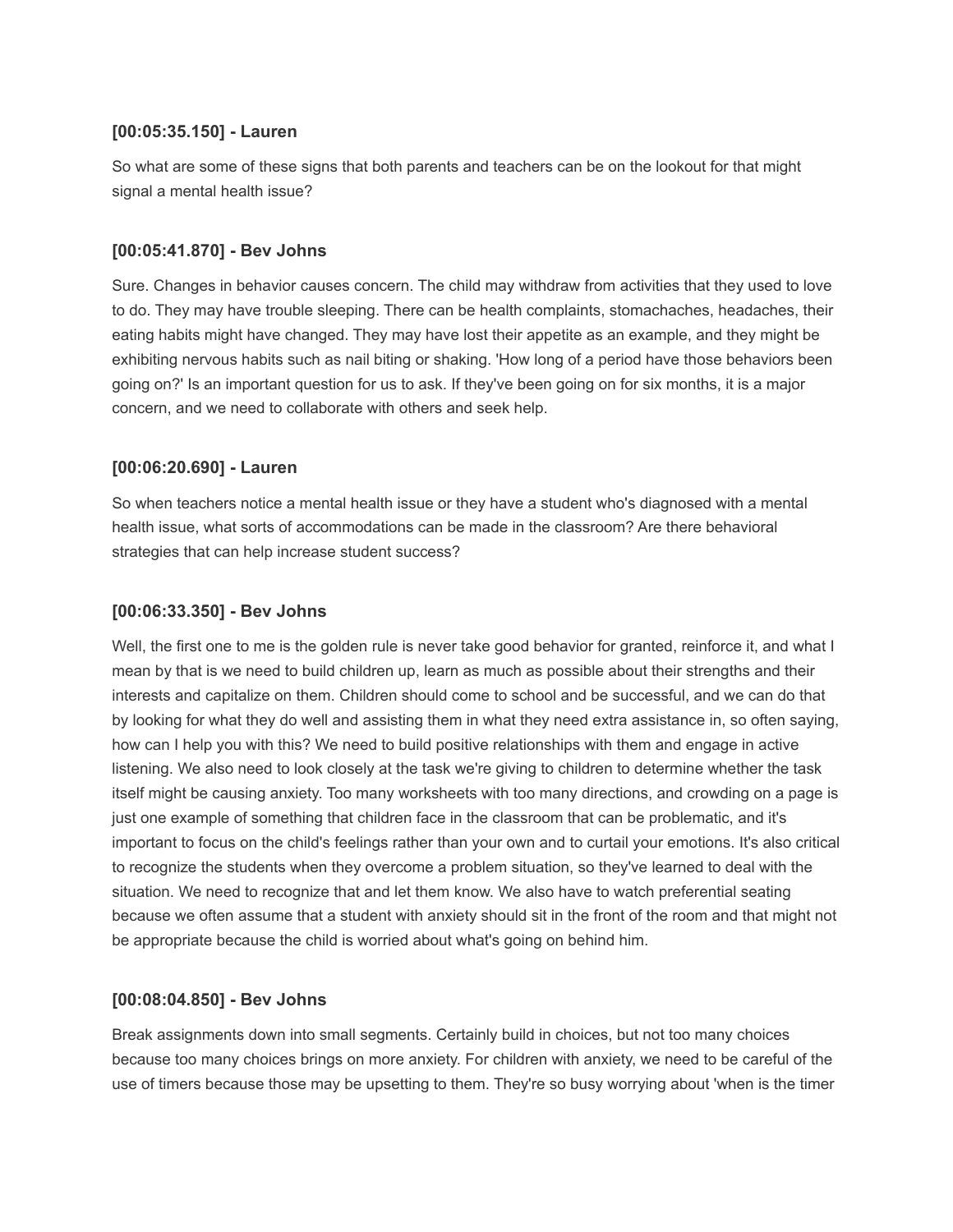going to go off? When is the timer going to go off?' That this may not be an effective practice for them. So remember to instead say things like, let's do two more together, as opposed to using timers. Also look for triggers that might upset the child and avoid any of those triggers. And then it's important because we are working with a lot of children who have problems in the area of auditory processing because they're so worried in their head about what's going on, they're not always processing the information that we're giving to them auditorially. So remember to only give one step directions that are always positively stated, and make sure we involve vocabulary words that we know the child is familiar with.

### **[00:09:20.750] - Lauren**

So what are some things that teachers should keep in mind when they're working with a student who has both an LD and a mental health issue?

#### **[00:09:27.590] - Bev Johns**

Well, I think first and foremost we need to not make assumptions based upon children's observable behaviors, because underlying those observable behaviors may be issues that are far more complex and involve a mental health issue. For instance, the child may act out because of anxiety or because someone moved his book out of place and he has obsessive compulsive issues. I always remember a little guy that I worked with, he was one of my favorite students. None of his materials could touch other materials. So in other words, the reading paper couldn't touch the math paper, couldn't touch the social studies paper. Well, if they did touch, somebody forgot and that happened, he might start screaming because his pattern was upset. And so it was related to what was going on with the child. But the observable behavior was the screaming. But if you didn't understand what had happened before, you wouldn't understand how to work effectively with the student. That was always a trigger for him. It's also important to stress the student's strengths and interests and let them know that they can be successful and it's critical that we let our children know that they are valuable to other people.

#### **[00:11:00.090] - Bev Johns**

I am a firm believer in community service projects where children have the opportunity to help others, such as in peer tutoring or helping at a food bank or reading books to younger children or sending cards to the elderly and nursing homes. My dear friend Eleanor Gelo wrote a book early on about suicide in children, and one of the things she stressed is that children need to feel a value to other people. So what better way to feel valued than doing things for others?

#### **[00:11:32.620] - Lauren**

Absolutely. On the flip side, what should parents keep in mind if they have a child with LD and a mental health issue?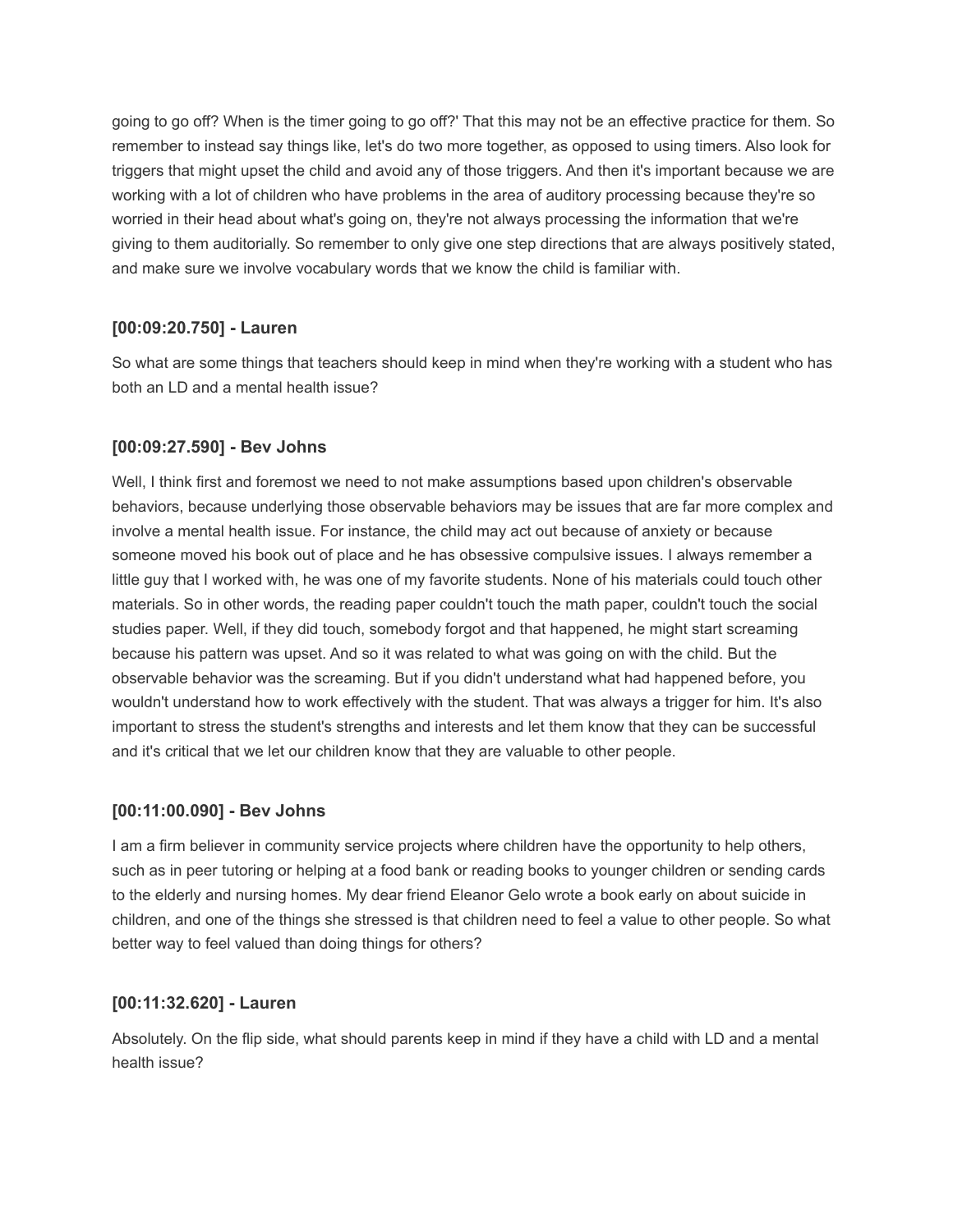### **[00:11:40.050] - Bev Johns**

Okay, I really believe that parents are critical to this role and careful observation of their children during different activities. So are there certain activities or times of the day that are more upsetting to the child than others? Can they identify the trigger? I think the parents also have to look at whether their child's behavior has changed as we talked about earlier, or are their sleeping patterns changing? Are their eating habits changing? And try to determine that maybe the behavior of the child is more complex than you think. Observe how long you're seeing a pattern of behavior. If the changes in behavior have lasted six months and you still can't figure them out, please solicit assistance and talk to the school and see if the school is seeing some of those same behaviors. It's also important that the child feels supported by the parent and listened to by the parent. So listening to your children and what they're saying to you is critical. Parents need to be active listeners with their children and to pick places like in the car or during cooking or walking where they're side by side where the parent is listening to understand, not to respond.

### **[00:13:09.350] - Bev Johns**

And it's also important to recognize rather than denying children's feelings, because if a child says something is too hard for them to do, rather than us saying, 'oh, that's easy', we need to say something like, how can I help you with it? Or Tell me what's hard about this task that I asked you to do. So always listening to what the child is saying to us.

#### **[00:13:47.530] - Lauren**

Just to wrap up, what are some resources that parents and teachers can have if mental health issues are noticed, what are some of the first steps?

### **[00:13:54.690] - Bev Johns**

Well, I think again seeking out assistance. I encourage teachers and parents to avail themselves of all the wonderful resources of the Learning Disabilities Association of America, and if they're in a state that has a state affiliate to avail themselves of the support that LDA gives to families and educators and has given for many years. Because it is just nice to connect with parents and educators who are going through things that you're going through. LDA America now offers a wealth of webinars, printed resources, and the conference. And the conference which will be held next February and you will see a number of mental health sessions there. There is also a quarterly mental health and learning disabilities newsletter, so reach out and make sure that you get your copy of that. As an example, our next issue is focusing on bipolar disorders. So we really appreciate the support that LDA of America and in different states provides to families and to educators.

### **[00:15:17.140] - Lauren**